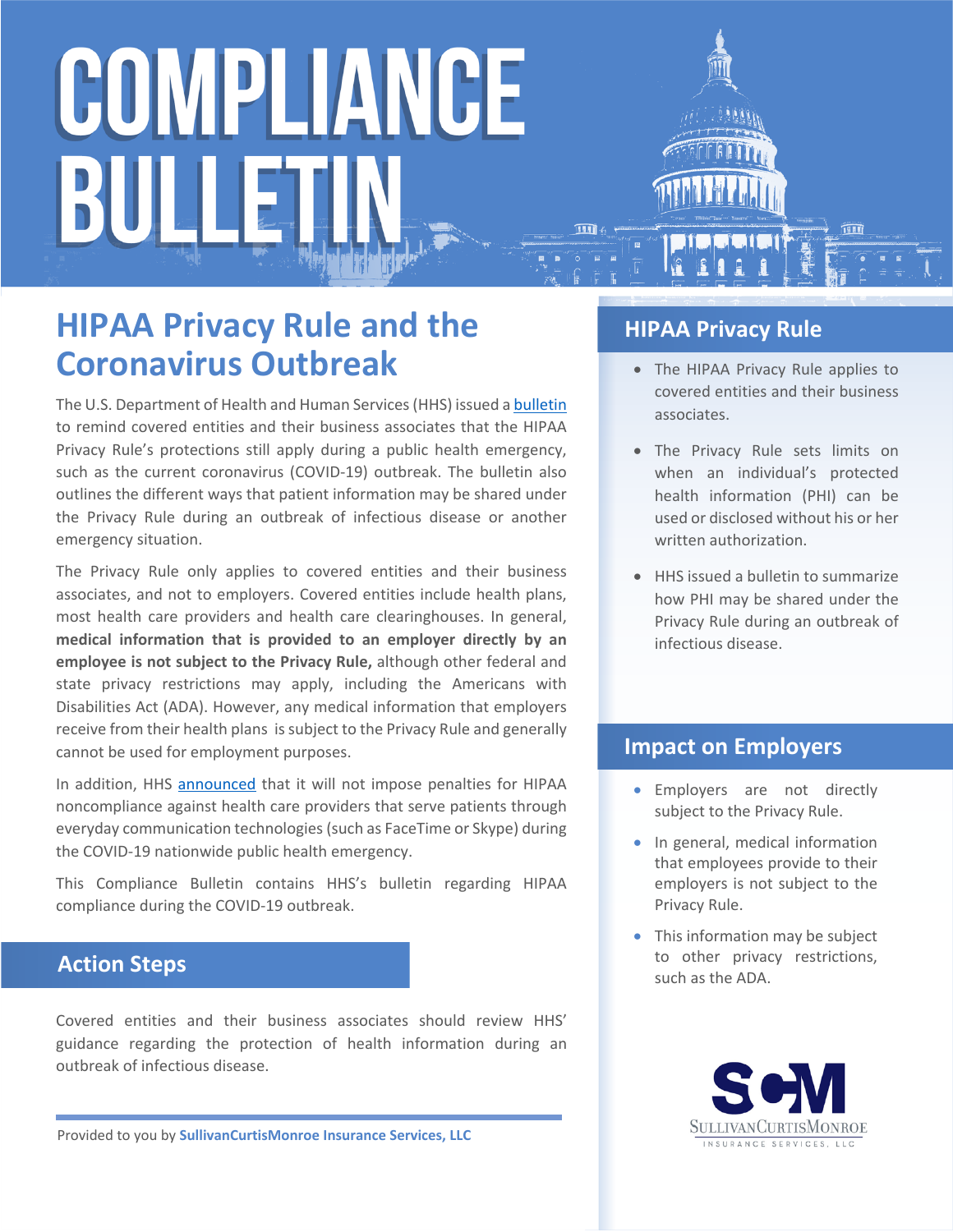### **COMPLIANCE BULLETIN**

#### **Sharing Patient Information**

#### *Treatment*

Under the Privacy Rule, covered entities may disclose, without a patient's authorization, protected health information (PHI) about the patient as necessary to treat the patient or to treat a different patient. Treatment includes the coordination or management of health care and related services by one or more health care providers and others, consultation between providers, and the referral of patients for treatment. See 45 CFR §§ 164.502(a)(1)(ii), 164.506(c), and the definition of "treatment" at 164.501.

#### *Public Health Activities*

The HIPAA Privacy Rule recognizes the legitimate need for public health authorities and others responsible for ensuring public health and safety to have access to PHI that is necessary to carry out their public health mission. Therefore, the Privacy Rule permits covered entities to disclose needed PHI without individual authorization:

- $\boxtimes$  To a public health authority, such as the CDC or a state or local health department, that is authorized by law to collect or receive such information for the purpose of preventing or controlling disease, injury or disability. This would include, for example, the reporting of disease or injury; reporting vital events, such as births or deaths; and conducting public health surveillance, investigations or interventions. A "public health authority" is an agency or authority of the U.S. government, a state, a territory, a political subdivision of a state or territory, or Indian tribe that is responsible for public health matters as part of its official mandate, as well as a person or entity acting under a grant of authority from, or under a contract with, a public health agency. See 45 CFR §§ 164.501 and 164.512(b)(1)(i). For example, a covered entity may disclose PHI to the CDC on an ongoing basis as needed to report all prior and prospective cases of patients exposed to or suspected or confirmed to have COVID-19.
- **At the direction of a public health authority, to a foreign government agency** that is acting in collaboration with the public health authority. See 45 CFR 164.512(b)(1)(i).
- **To persons at risk** of contracting or spreading a disease or condition if other law, such as state law, authorizes the covered entity to notify such persons as necessary to prevent or control the spread of the disease or otherwise to carry out public health interventions or investigations. See 45 CFR 164.512(b)(1)(iv).

#### *Disclosures to Family, Friends, and Others Involved in an Individual's Care and for Notification*

A covered entity may share PHI with a patient's family members, relatives, friends or other persons identified by the patient as involved in the patient's care. A covered entity also may share information about a patient as necessary to identify, locate and notify family members, guardians, or anyone else responsible for the patient's care, of the patient's location, general condition or death. This may include, where necessary to notify family members and others, the police, the press or the public at large. See 45 CFR 164.510(b).

- The covered entity should get verbal permission from individuals or otherwise be able to reasonably infer that the patient does not object, when possible. If the individual is incapacitated or not available, covered entities may share information for these purposes if, in their professional judgment, doing so is in the patient's best interest.
- For patients who are unconscious or incapacitated: A health care provider may share relevant information about the patient with family, friends or others involved in the patient's care or payment for care, if the health

This Compliance Bulletin is not intended to be exhaustive nor should any discussion or opinions be construed as legal advice. Readers should contact legal counsel for legal advice. Design only ©2020 Zywave, Inc. All rights reserved.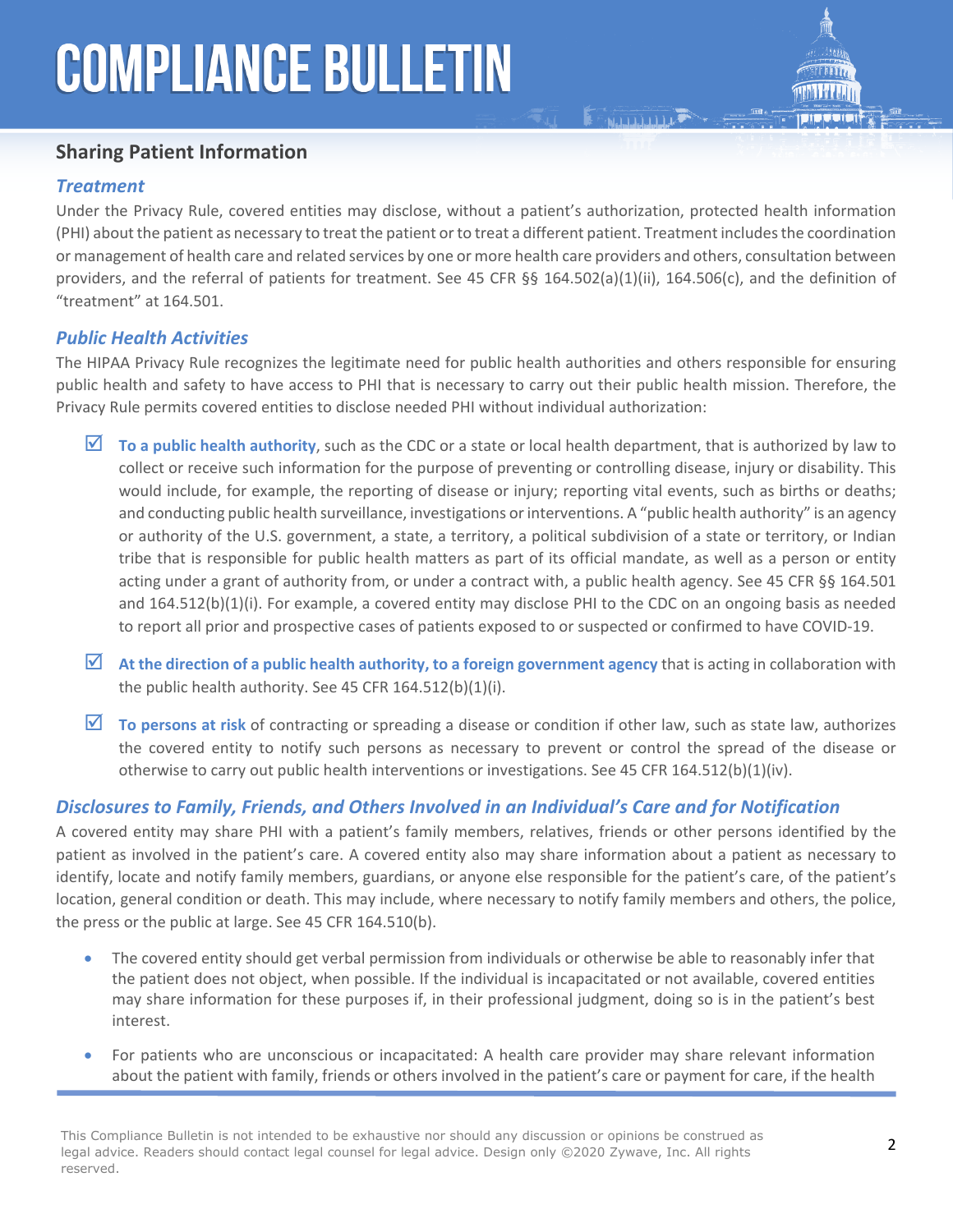## **COMPLIANCE BULLETIN**

care provider determines, based on professional judgment, that doing so is in the best interests of the patient. For example, a provider may determine that it is in the best interests of an elderly patient to share relevant information with the patient's adult child, but generally could not share unrelated information about the patient's medical history without permission.

 In addition, a covered entity may share PHI with disaster relief organizations that, like the American Red Cross, are authorized by law or by their charters to assist in disaster relief efforts, for the purpose of coordinating the notification of family members or other persons involved in the patient's care, of the patient's location, general condition or death. It is unnecessary to obtain a patient's permission to share the information in this situation if doing so would interfere with the organization's ability to respond to the emergency.

#### *Disclosures to Prevent a Serious and Imminent Threat*

Health care providers may share patient information with anyone as necessary to prevent or lessen a serious and imminent threat to the health and safety of a person or the public – consistent with applicable law (such as state statutes, regulations or case law) and the provider's standards of ethical conduct. See 45 CFR 164.512(j). Thus, providers may disclose a patient's health information to anyone who is in a position to prevent or lesson the serious and imminent threat, including family, friends, caregivers and law enforcement without a patient's permission. HIPAA expressly defers to the professional judgment of health professionals in making determinations about the nature and severity of the threat to health and safety. See 45 CFR 164.512(j).

#### *Disclosures to the Media or Others Not Involved in the Care of the Patient/Notification*

In general, except in the limited circumstances described elsewhere in this Bulletin, affirmative reporting to the media or the public at large about an identifiable patient, or the disclosure to the public or media of specific information about treatment of an identifiable patient, such as specific tests, test results or details of a patient's illness, may not be done without the patient's written authorization (or the written authorization of a personal representative who is a person legally authorized to make health care decisions for the patient). See 45 CFR 164.508 for the requirements for a HIPAA authorization. Where a patient has not objected to or restricted the release of PHI, a covered hospital or other health care facility may, upon a request to disclose information about a particular patient asked for by name, release limited facility directory information to acknowledge an individual is a patient at the facility, and may provide basic information about the patient's condition in general terms (e.g., critical or stable, deceased, or treated and released). Covered entities may also disclose information when the patient is incapacitated, if the disclosure is believed to be in the best interest of the patient and is consistent with any prior expressed preferences of the patient. See 45 CFR 164.510(a).

#### *Minimum Necessary*

For most disclosures, a covered entity must make reasonable efforts to limit the information disclosed to that which is the "minimum necessary" to accomplish the purpose. (Minimum necessary requirements do not apply to disclosures to health care providers for treatment purposes.) Covered entities may rely on representations from a public health authority or other public official that the requested information is the minimum necessary for the purpose, when that reliance is reasonable under the circumstances. For example, a covered entity may rely on representations from the CDC that the PHI requested by the CDC about all patients exposed to or suspected or confirmed to have COVID-19 is the minimum necessary for the public health purpose. In addition, internally, covered entities should continue to apply their role-based access policies to limit access to PHI to only those workforce members who need it to carry out their duties. See 45 CFR §§ 164.502(b), 164.514(d).

This Compliance Bulletin is not intended to be exhaustive nor should any discussion or opinions be construed as legal advice. Readers should contact legal counsel for legal advice. Design only ©2020 Zywave, Inc. All rights reserved.